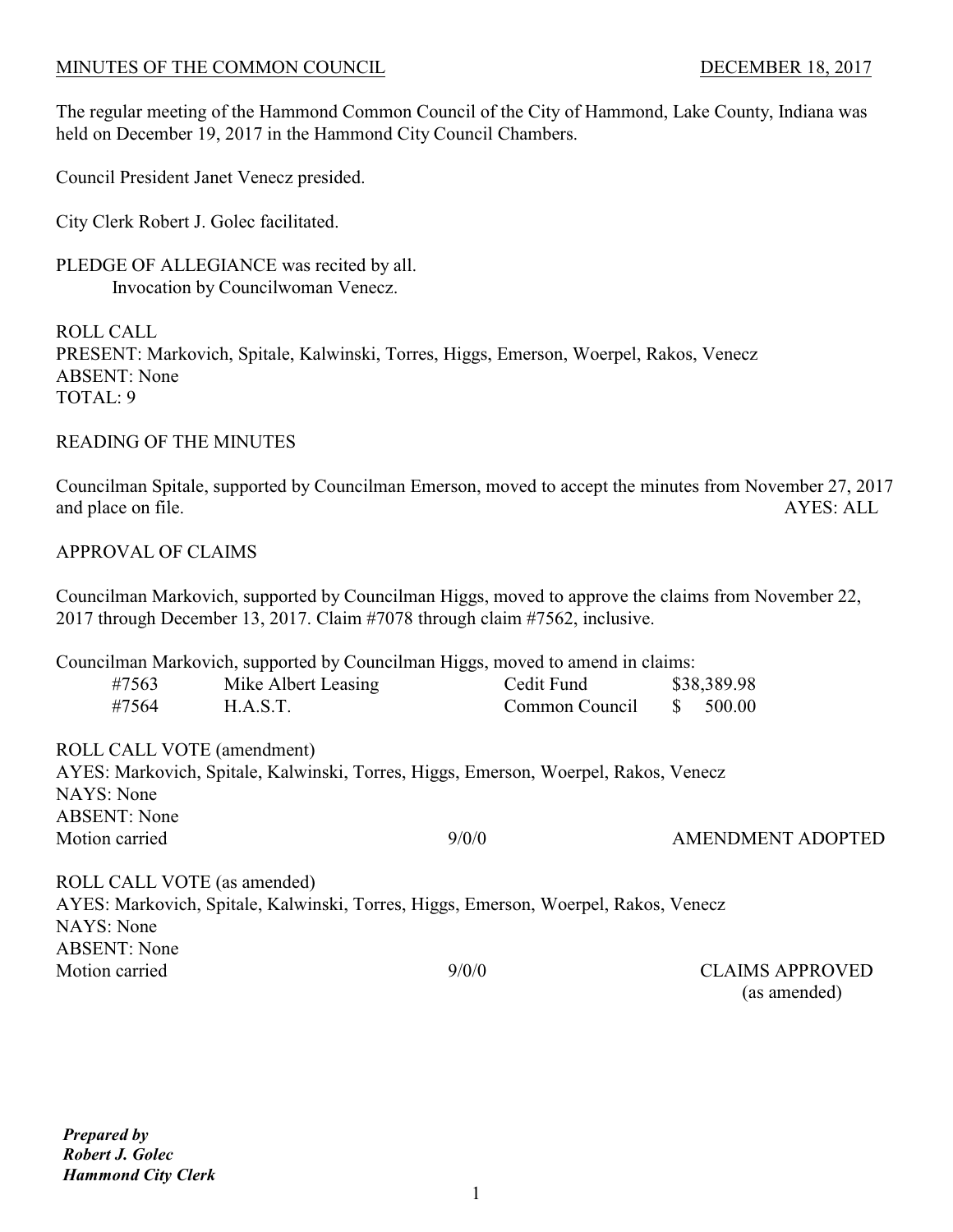#### PUBLIC HEARINGS None

# COMMUNICATIONS

Councilman Higgs thanked the Mayor for his assistance with the annual thanksgiving dinner that was held for the residents of the Mount Zion Pleasant View Plaza. It was a huge success. I've been doing it for about seventeen years and the residents really appreciate it, and I appreciate his help in assisting me with that this year.

# COMMITTEE REPORTS

Finance Committee - Councilman Woerpel - Brought out 17-34, 17-35 and 17-36.

Building & Zoning Committee - Councilman Kalwinski - Brought out 17-37.

Community & Crime Watch Committee - Councilwoman Venecz announced upcoming meetings: Tues., Dec. 19; East Ham'd Pullman C.W.; Ophelia Steen Center; 6:30 p.m. Thur., Dec. 21; South Ham'd C.W.; Ham'd Housing Authority; 7 p.m.

ORDINANCE 3RD READING - FINAL PASSAGE

17-34 An Ordinance Authorizing the City Controller to Transfer Funds from One Line Item to Another within Various City 2017 Budgets

Councilman Woerpel, supported by Councilman Higgs, moved for passage.

ROLL CALL VOTE (passage) AYES: Markovich, Spitale, Kalwinski, Torres, Higgs, Emerson, Woerpel, Rakos, Venecz NAYS: None ABSENT: None Motion carried 2000 9000 ORDINANCE NO. 9397 PASSED

17-35 An Ordinance Creating a Rainy Day Fund (#245) for the City of Hammond

Councilman Spitale, supported by Councilman Woerpel, moved for passage.

Councilman Higgs - I just needed some clarity on that particular ordinance, in terms of rainy day.

City Controller Garay - This ordinance is authorizing us to open a rainy day fund for the city. It's regulated by state statute. It dictates what funding sources can be used and what expenses are allowable under this fund. We've outlined those specific uses within our ordinance that are specific to the city itself. In the 2018 budget we anticipate using this fund to collect the savings from the guaranteed energy saving project that is currently going on throughout the city and some of those dollars will be used to pay the debt service payments in order to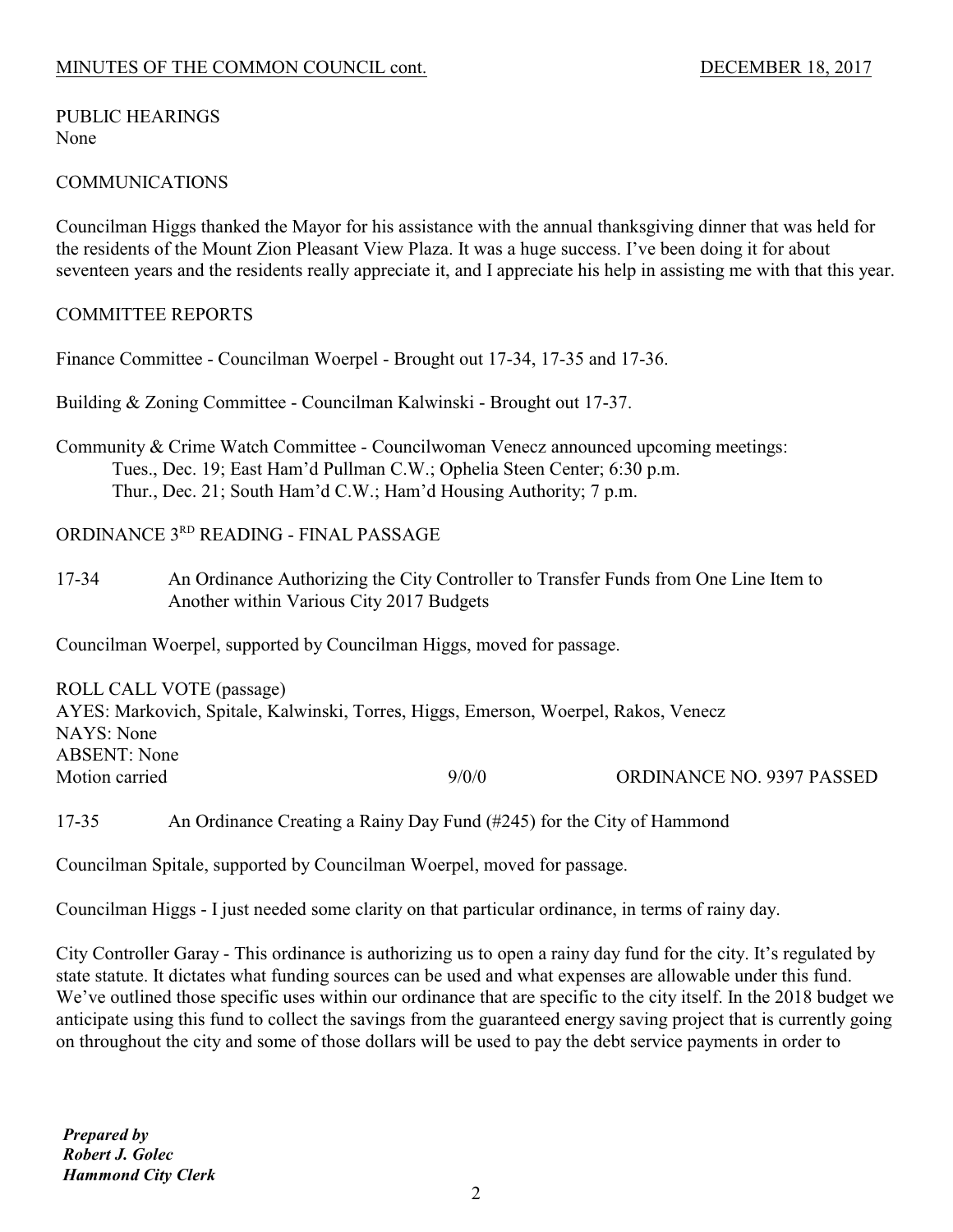# ORDINANCE 3RD READING - FINAL PASSAGE cont.

City Controller Garay cont. - implement that project. Going forward we hope to accumulate savings there that can be used for other purposes, potentially reducing line items or other capital projects.

| <b>NAYS</b> : None<br><b>ABSENT:</b> None                                                                                                                               | ROLL CALL VOTE (passage)<br>AYES: Markovich, Spitale, Kalwinski, Torres, Higgs, Emerson, Woerpel, Rakos, Venecz |       |                                                                                         |  |
|-------------------------------------------------------------------------------------------------------------------------------------------------------------------------|-----------------------------------------------------------------------------------------------------------------|-------|-----------------------------------------------------------------------------------------|--|
|                                                                                                                                                                         |                                                                                                                 |       |                                                                                         |  |
| Motion carried                                                                                                                                                          |                                                                                                                 | 9/0/0 | <b>ORDINANCE NO. 9398 PASSED</b>                                                        |  |
| $17 - 36$<br>An Ordinance Creating a New Fund (Fund #255) for the City of Hammond, for purposes of<br>Receipt and Disbursement of FEMA Assistance to Firefighters Grant |                                                                                                                 |       |                                                                                         |  |
|                                                                                                                                                                         | Councilman Rakos, supported by Councilman Higgs, moved for passage.                                             |       |                                                                                         |  |
|                                                                                                                                                                         | ROLL CALL VOTE (passage)                                                                                        |       |                                                                                         |  |
|                                                                                                                                                                         | AYES: Markovich, Spitale, Kalwinski, Torres, Higgs, Emerson, Woerpel, Rakos, Venecz                             |       |                                                                                         |  |
| NAYS: None                                                                                                                                                              |                                                                                                                 |       |                                                                                         |  |
| <b>ABSENT:</b> None                                                                                                                                                     |                                                                                                                 |       |                                                                                         |  |
| Motion carried                                                                                                                                                          |                                                                                                                 | 9/0/0 | ORDINANCE NO. 9399 PASSED                                                               |  |
|                                                                                                                                                                         |                                                                                                                 |       |                                                                                         |  |
| $17-37$                                                                                                                                                                 |                                                                                                                 |       | An Ordinance Reclassifying Certain Lands in the City of Hammond for Zoning Purposes and |  |

17-37 An Ordinance Reclassifying Certain Lands in the City of Hammond for Zoning Purposes and Amending Ord. No. 8514 (An ordinance establishing a zoning plan for the city of Hammond including the regulations and maps to administer the zoning plan in order to provide for orderly growth and development within the city, all in accordance with the comprehensive/land use plan, as amended) for Property Commonly Known as 121 142<sup>nd</sup> Street

Councilman Kalwinski, supported by Councilman Spitale, moved for passage.

Councilman Kalwinski - This is taking an I-2 and S-1 zoning and creating one zoning parcel of S-1, west of the Babe Ruth Field at Hermits Park.

| ROLL CALL VOTE (passage)                                                            |       |                                  |
|-------------------------------------------------------------------------------------|-------|----------------------------------|
| AYES: Markovich, Spitale, Kalwinski, Torres, Higgs, Emerson, Woerpel, Rakos, Venecz |       |                                  |
| NAYS: None                                                                          |       |                                  |
| <b>ABSENT:</b> None                                                                 |       |                                  |
| Motion carried                                                                      | 9/0/0 | <b>ORDINANCE NO. 9400 PASSED</b> |
|                                                                                     |       |                                  |

INTRODUCTION OF ORDINANCES None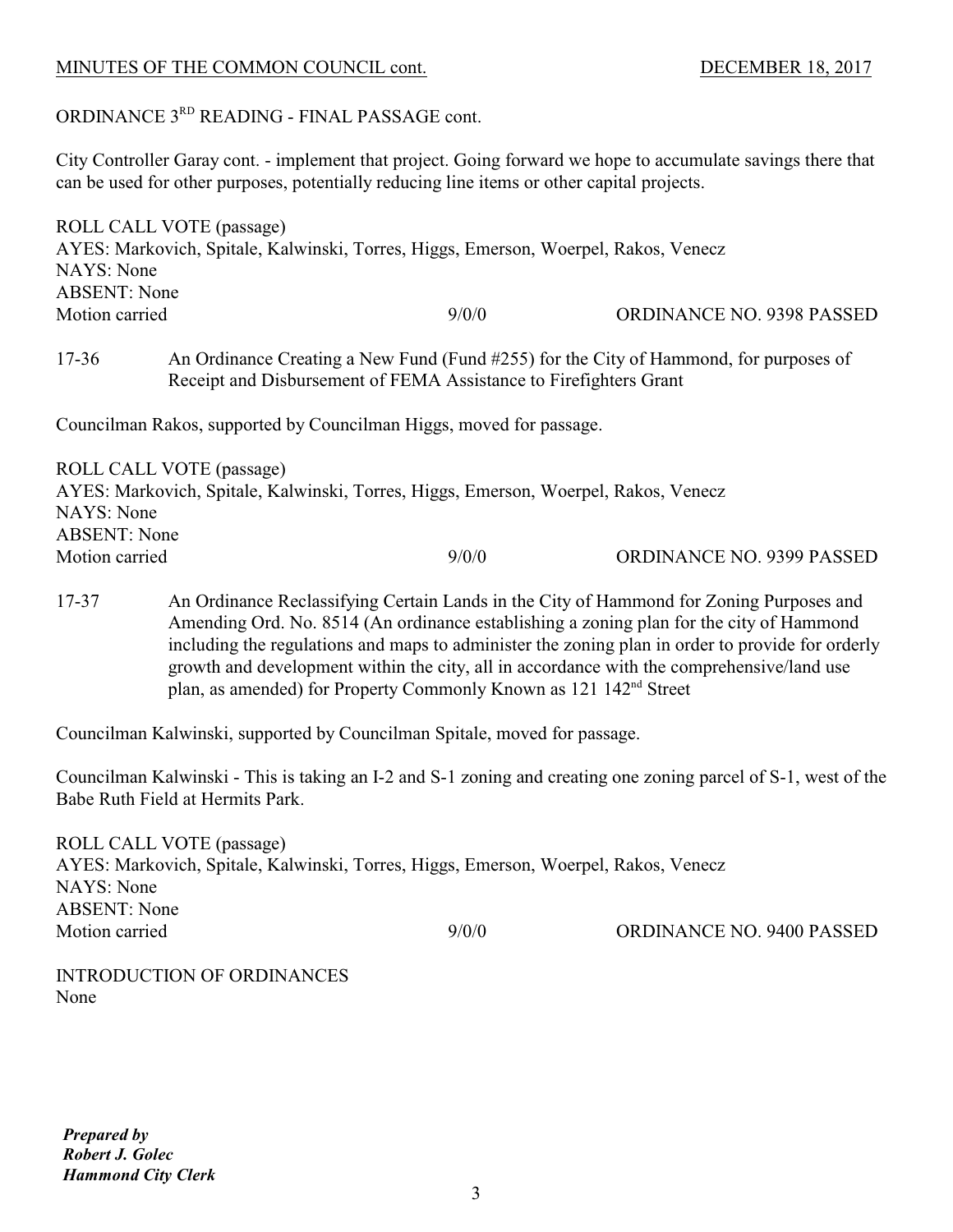# RESOLUTIONS

17R-36 A Resolution of the Common Council of the City of Hammond, Indiana Approving the Issuance of Bonds by the Hammond Sanitary District to Refund Certain Outstanding Bonds and Pay the Costs of Issuing the Bonds

Councilman Markovich, supported by Councilman Woerpel, moved for adoption.

Councilman Markovich - This is for the Sanitary District and the refinancing of the bonds to look for lower rates and then not to exceed 6% interest rate.

ROLL CALL VOTE (adoption) AYES: Markovich, Spitale, Kalwinski, Torres, Higgs, Emerson, Woerpel, Rakos, Venecz NAYS: None ABSENT: None Motion carried 2/0/0 RESOLUTION NO. R36 ADOPTED

17R-37 A Resolution Reappointing Janet Venecz to the Board of the Hammond Urban Academy (HAST)

Councilman Spitale, supported by Councilman Higgs, moved for adoption.

Councilman Spitale - Councilwoman Venecz has been on the board for six years. If re-appointed, she'll hold the position until December 31, 2020.

ROLL CALL VOTE (adoption) AYES: Markovich, Spitale, Kalwinski, Torres, Higgs, Emerson, Woerpel, Rakos, Venecz NAYS: None ABSENT: None Motion carried  $9/0/0$  RESOLUTION NO. R37 ADOPTED

17R-38 Resolution to Reappoint Gregory Myricks to the Hammond Redevelopment Committee

Councilman Higgs, supported by Councilman Spitale, moved for adoption.

ROLL CALL VOTE (adoption) AYES: Markovich, Spitale, Kalwinski, Torres, Higgs, Emerson, Woerpel, Rakos, Venecz NAYS: None ABSENT: None Motion carried **9/0/0** RESOLUTION NO. R38 ADOPTED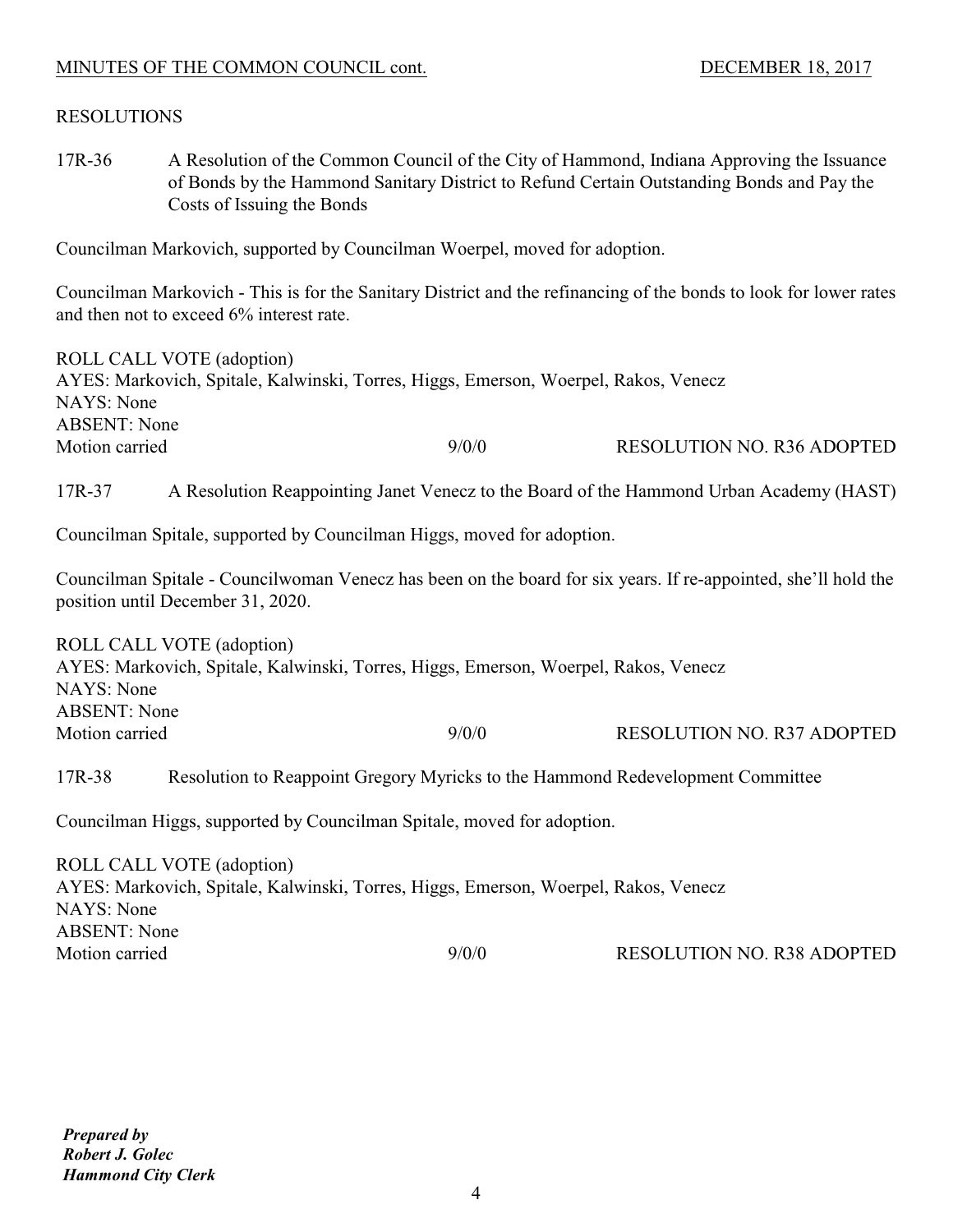RESOLUTIONS cont.

17R-39 A Resolution Confirming the Appointment of Kristen Hill as a Commissioner of the Hammond Human Relations Commission of the City of Hammond, Indiana

Councilman Higgs, supported by Councilman Woerpel, moved for adoption.

| ROLL CALL VOTE (adoption)                                                           |       |                                   |
|-------------------------------------------------------------------------------------|-------|-----------------------------------|
| AYES: Markovich, Spitale, Kalwinski, Torres, Higgs, Emerson, Woerpel, Rakos, Venecz |       |                                   |
| NAYS: None                                                                          |       |                                   |
| <b>ABSENT:</b> None                                                                 |       |                                   |
| Motion carried                                                                      | 9/0/0 | <b>RESOLUTION NO. R39 ADOPTED</b> |
|                                                                                     |       |                                   |

# 17R-40 A Resolution Confirming the Appointment of Ivonne Rocha as a Commissioner of the Hammond Human Relations Commission of the City of Hammond, Indiana

Councilman Torres, supported by Councilman Emerson, moved for adoption.

| ROLL CALL VOTE (adoption)                                                           |       |                                   |
|-------------------------------------------------------------------------------------|-------|-----------------------------------|
| AYES: Markovich, Spitale, Kalwinski, Torres, Higgs, Emerson, Woerpel, Rakos, Venecz |       |                                   |
| NAYS: None                                                                          |       |                                   |
| <b>ABSENT:</b> None                                                                 |       |                                   |
| Motion carried                                                                      | 9/0/0 | <b>RESOLUTION NO. R40 ADOPTED</b> |

# NEW AND UNFINISHED BUSINESS

Council President Venecz - Regarding the Intent to Consider, by virtue of passing 17-37 earlier this evening, the Intent to Consider also passes.

Councilman Higgs moved to send a letter to Public Works to have the tree removed on Bauer and Rhode, in the 900 block and also the tree removed in the 900 block of Fields. They've been in the open lots and their dead and they're just an eyesore in the community and I would hope that they would get them cut down and removed as quickly as possible.

Councilman Markovich - Second, for discussion.

Councilman Markovich - He keeps saying a lot, a lot. If it's private property we can't go on there and cut these trees down.

Councilman Higgs - Not true, Councilman Markovich. If they cite the property owner, they can remove the tree and put a lien on the property. They just need to do their job and get the tree removed.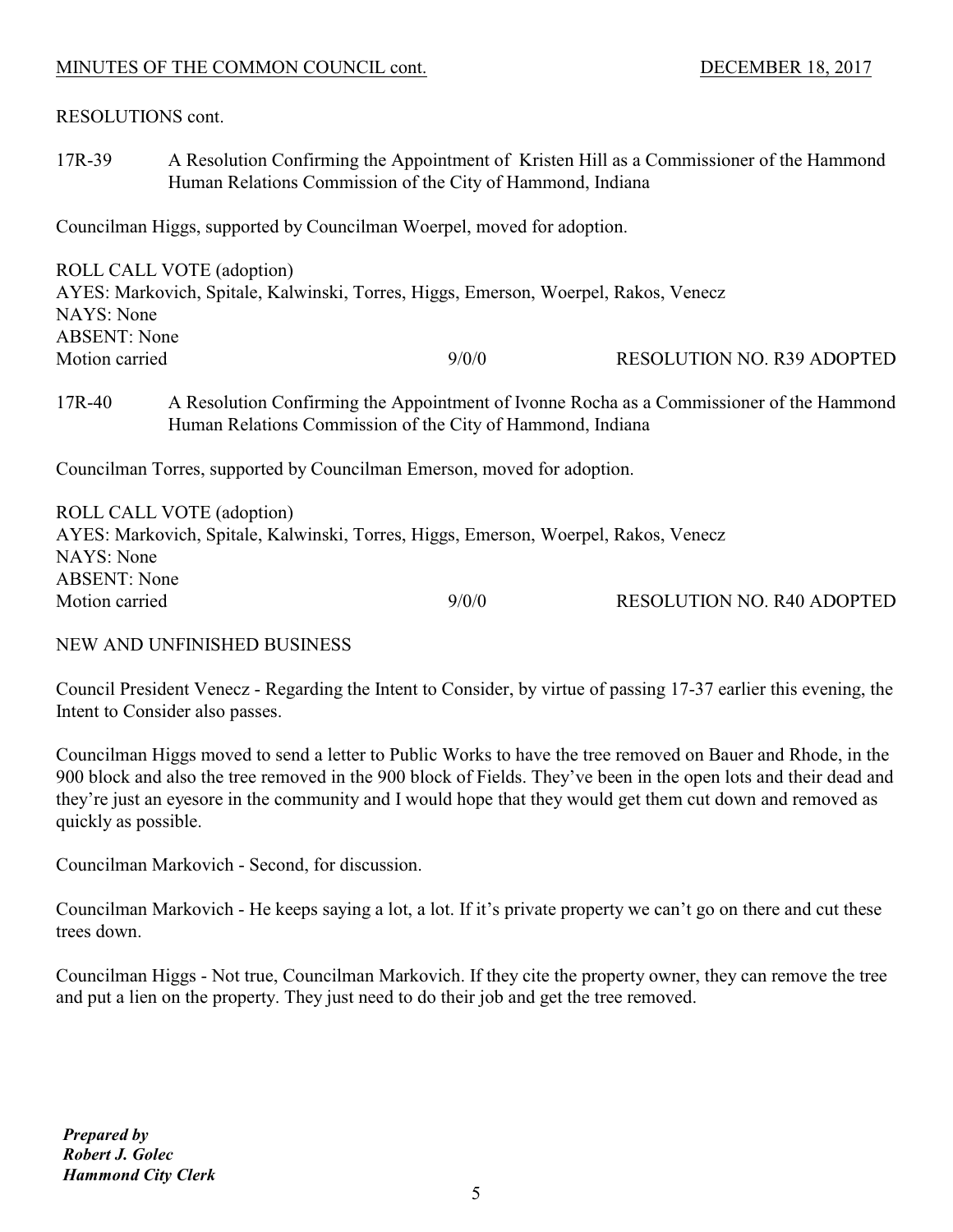# NEW AND UNFINISHED BUSINESS cont.

Councilman Torres - It's my understanding that the Park Department is removing trees now, Mark Heintz, not Public Works.

Council President Venecz - Would you like to have the letter sent to the Park Department as well, Councilman?

Councilman Higgs - That's fine, thank you.

Councilman Markovich - I'd like to have a copy of that letter sent to the Law Department to see if that's legal what they're planning on doing.

Councilman Higgs - I'm pretty sure no one's gonna go on private property and cut a tree down without knowing what the law says, Councilman Markovich. But, however, if that's where you want it to go that's fine with me.

Council President Venecz - All those in favor? Opposed? AYES: ALL

# LETTERS SENT: DECEMBER 19, 2017

Councilman Higgs - Ms. Pearline Jenkins' house has been vacant for about fifteen years at 936 Conkey Street. The windows are busted out and I'd like a letter sent to Code Enforcement in regards to having that house demo'd.

Councilman Torres - Second. AYES: ALL

# LETTER SENT: DECEMBER 19, 2017

Council President Venecz - I would like to announce that Wednesday, Dec. 20, beginning at 6 p.m. at Hammond High, the East Side Community Council is once again partnering with the Hammond Police Department for their annual toy giveaway. Any child up to the age of 18, not including 18, but up to 18, will receive a toy. They are also raffling off hams and other items so I encourage everyone who might know someone whose family might not receive a gift this Christmas to go to Hammond High and participate in this wonderful event.

Councilman Woerpel -I guess I'll say it, I just wanted to wish everybody a Merry Christmas out there. If it's anything like my house, I got kids crawling all over my house like ants right now. I do like the idea of the toy drive. Merry Christmas.

Council President Venecz - Merry Christmas and a happy and healthy and prosperous new year to all. I also wanted to wish a happy birthday to our very own Jake Jacobs, happy birthday Jake. Also, our City Clerk, Bob Golec, happy birthday. Judge Julie Cantrell also has her birthday today. And today happens to be my wedding anniversary, so happy anniversary sweetheart, I know you're watching.

6